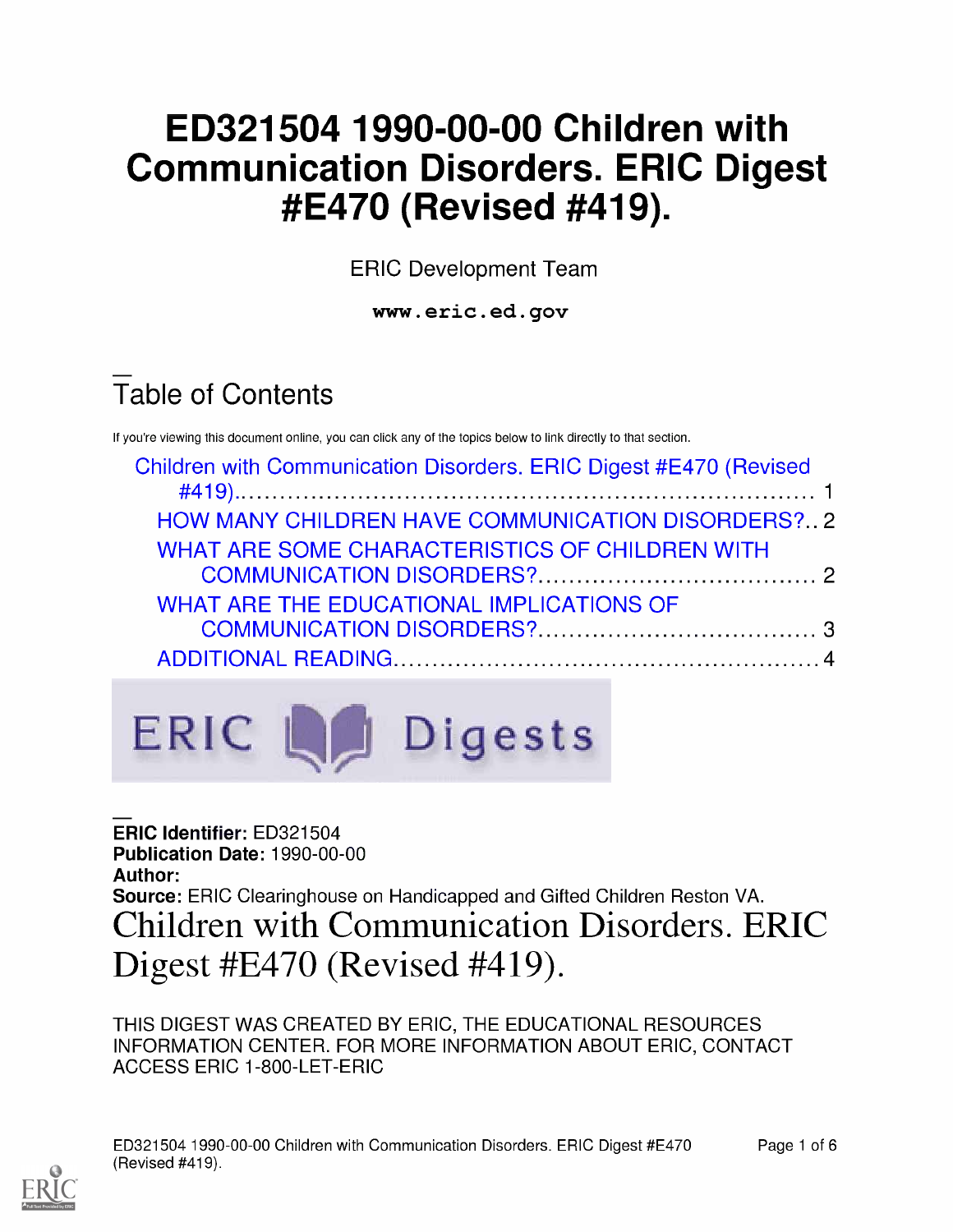#### WHAT IS MEANT BY "COMMUNICATION DISORDERS"?

The term COMMUNICATION DISORDERS encompasses a wide variety of problems in language, speech, and hearing. Speech and language impairments include articulation problems, voice disorders, fluency problems (such as stuttering), aphasia (difficulty in using words, usually as a result of a brain injury), and delays in speech and/or language. Speech and language delays may be due to many factors, including environmental factors or hearing loss.

Hearing impairments include partial hearing and deafness. Deafness may be defined as a loss sufficient to make auditory communication difficult or impossible without amplification. There are four types of hearing loss. Conductive hearing losses are caused by diseases or obstructions in the outer or middle ear and can usually be helped with a hearing aid. Sensorineural losses result from damage to the sensory hair cells of the inner ear or the nerves that supply it and may not respond to the use of a hearing aid. Mixed hearing losses are those in which the problem occurs both in the outer or middle ear and in the inner ear. A central hearing loss results from damage to the nerves or brain.

Many communication disorders result from other conditions such as learning disabilities, cerebral palsy, mental retardation, or cleft lip or cleft palate.

#### HOW MANY CHILDREN HAVE COMMUNICATION DISORDERS?

The overall estimate for speech and language disorders is widely agreed to be 5% of school-aged children. This figure includes voice disorders (3%) and stuttering (1%). The incidence of elementary school children who exhibit delayed phonological (articulation) development is 2% to 3%, although the percentage decreases steadily with age. Estimates of hearing impairments vary considerably, with one widely accepted figure of 5% representing the portion of school-aged children with hearing levels outside the normal range. Of this number, 10% to 20% require some type of special education. Approximately one-third of students who are deaf attend residential schools. Two-thirds attend day programs in schools for students who are deaf or day classes located in regular schools. The remainder are mainstreamed into regular school programs.

#### WHAT ARE SOME CHARACTERISTICS OF CHILDREN WITH COMMUNICATION DISORDERS?

A child with speech or language delays may present a variety of characteristics including the inability to follow directions, slow and incomprehensible speech, and

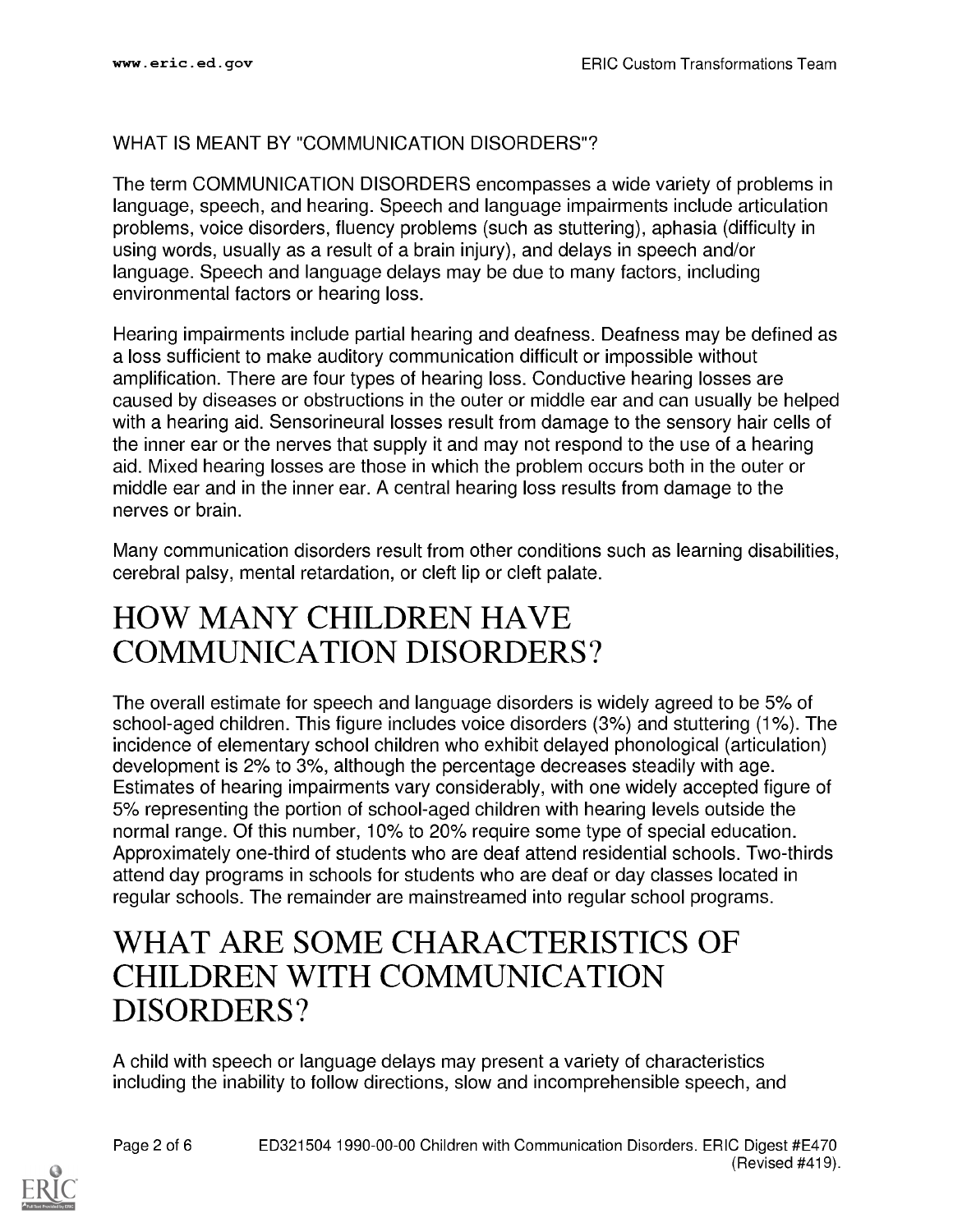pronounced difficulties in syntax and articulation. SYNTAX refers to the order of words in a sentence, and ARTICULATION refers to the manner in which sounds are formed. Articulation disorders are characterized by the substitution of one sound for another or the omission or distortion of certain sounds.

Stuttering or dysfluency is a disorder of speech flow that most often appears between the ages of 3 and 4 years and may progress from a sporadic to a chronic problem. Stuttering may spontaneously disappear by early adolescence, but speech and language therapy should be considered.

Typical voice disorders include hoarseness, breathiness, or sudden breaks in loudness or pitch. Voice disorders are frequently combined with other speech problems to form a complex communication disorder.

A child with a possible hearing problem may appear to strain to hear, ask to have questions repeated before giving the right answer, demonstrate speech inaccuracies (especially dropping the beginnings and endings of words), or exhibit confusion during discussion. Detection and diagnosis of hearing impairment have become very sophisticated. It is possible to detect the presence of hearing loss and evaluate its severity in a newborn child.

Students who speak dialects different from standard English may have communication problems that represent either language differences or, in more severe instances, language disorders.

### WHAT ARE THE EDUCATIONAL IMPLICATIONS OF COMMUNICATION DISORDERS?

Many speech problems are developmental rather than physiological, and as such they respond to remedial instruction. Language experiences are central to a young child's development. In the past, children with communication disorders were routinely removed from the regular class for individual speech and language therapy. This is still the case in severe instances, but the trend is toward keeping the child in the mainstream as much as possible. In order to accomplish this goal, teamwork among the teacher, speech and language therapist, audiologist, and parents is essential. Speech improvement and correction are blended into the regular classroom curriculum and the child's natural environment.

Amplification may be extremely valuable for the child with a hearing impairment. Students whose hearing is not completely restored by hearing aids or other means of amplification have unique communication needs. Children who are deaf are not automatically exposed to the enormous amounts of language stimulation experienced by hearing children in their early years. For deaf children, early, consistent, and conscious use of visible communication modes such as sign language, finger spelling, and cued speech and/or amplification and aural/oral training can help reduce this

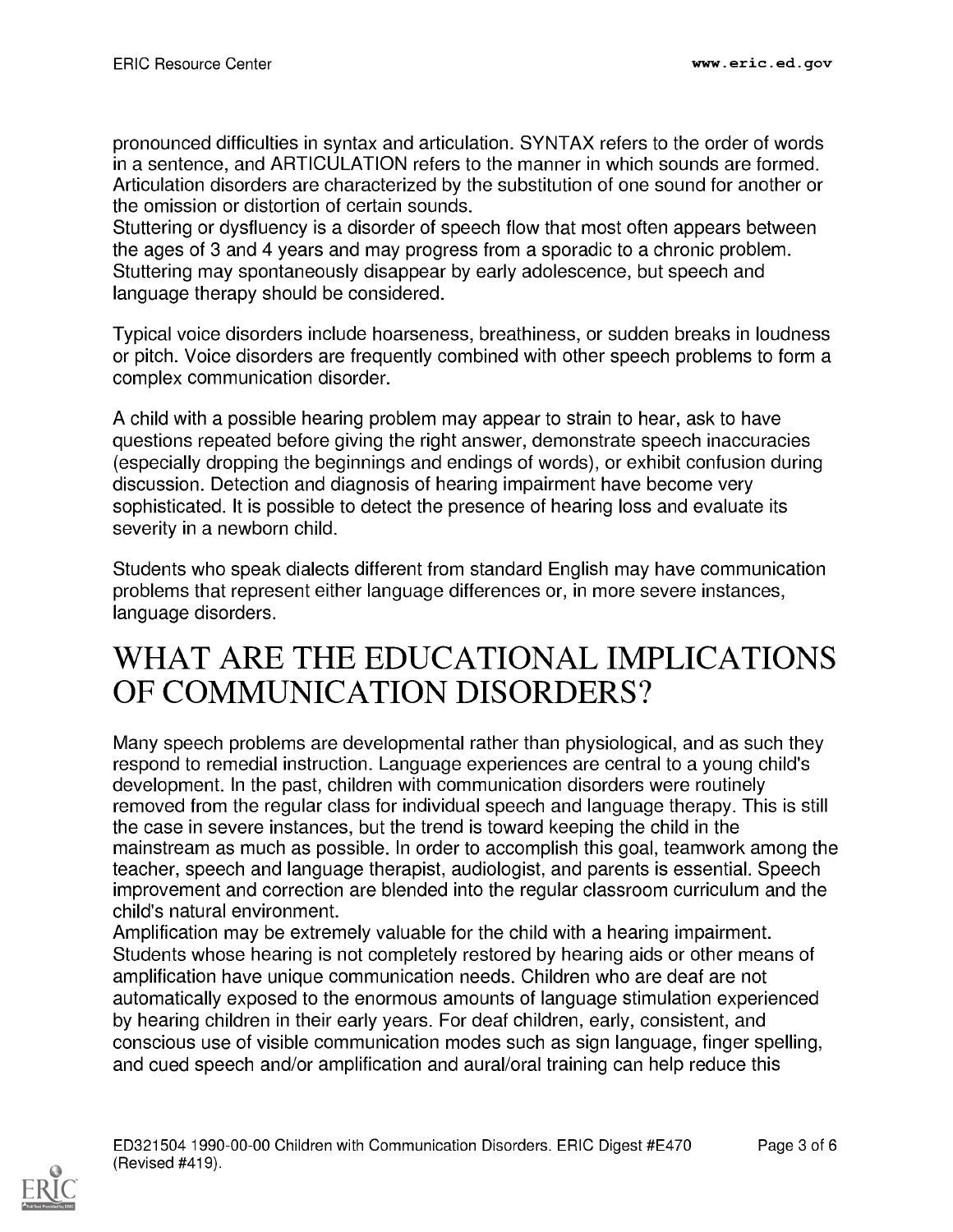language delay. Some educators advocate a strict oral approach in which the child is required to use as much speech as possible, while others favor the use of sign language and finger spelling combined with speech, an approach known as TOTAL COMMUNICATION. There is increasing consensus that whatever system works best for the individual should be used.

Many children with hearing impairments can be served in the regular classroom with support services. In addition to amplification, instructional aids such as captioned films and high interest/low vocabulary reading materials are helpful. For most children with hearing impairments, language acquisition and development are significantly delayed, sometimes leading to an erroneously low estimate of intelligence.

Students whose physical problems are so severe that they interfere with or completely inhibit communication can frequently take advantage of technological advances that allow the individual to make his or her needs and wants known, perhaps for the first time.

## ADDITIONAL READING

Adams, J. W. (1988). You and Your Hearing-Impaired Child: A Self-Instructional Guide for Parents. Washington, DC: Gallaudet University Press. Freeman, R. D., Carbin, C. F., & Boese, R. J. (1981). Can't Your Child Hear? A Guide for Those Who Care about Deaf Children. Baltimore: University Park Press.

Grant, J. (1987). The Hearing Impaired: Birth to Six. Boston: Little, Brown.

Hixon, T. J., Shribers, L. D., & Saxman, J. H. (Eds.). (1980). Introduction to Communication Disorders. Englewood Cliffs, NJ: Prentice-Hall.

King, R. R. & Sommers, R. K. (1986). Talking Tots: Normal and Impaired Communication Development of Preschool Children. Danville, IL: Interstate Printers and Publishers.

Luterman, D. (1987). Deafness in the Family. Boston: Little, Brown.

Miller, A. L. (1980). Hearing Loss, Hearing Aids, and Your Child. Springfield, IL: Charles C Thomas.

Moores, D. F. (1987). Educating the Deaf: Psychology, Principles, and Practices (3rd ed.). Boston: Houghton Mifflin.

National Information Center on Deafness, & National Association of the Deaf. (1987). Deafness: A Fact Sheet. Washington, DC: Author.

Ogden, P., & Lipsett, A. (1982). The Silent Garden: Understanding the Hearing Impaired

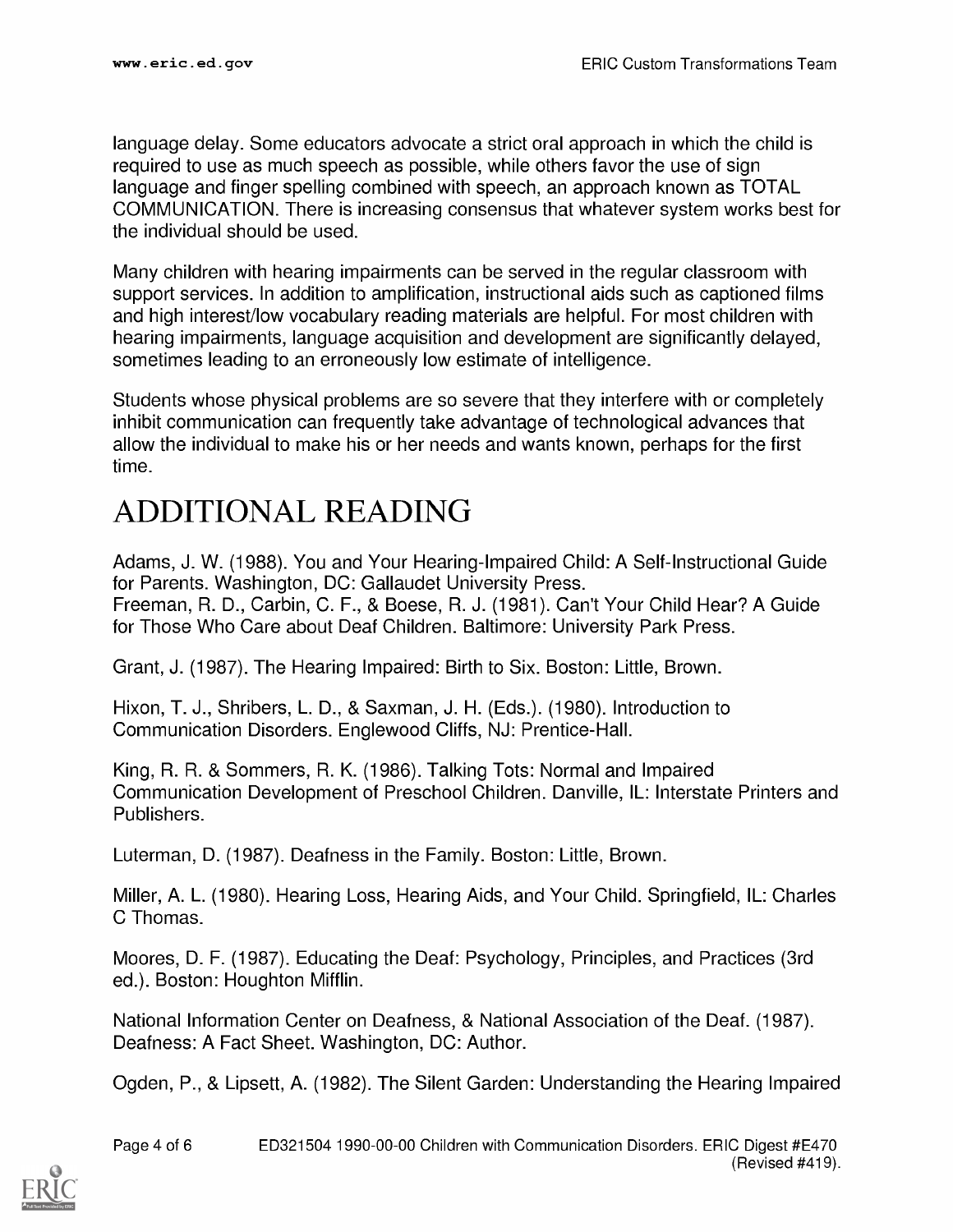Child. New York: St. Martin's.

Oyer, H. J., Crowe, B., & Haas, W. H. (1987). Speech, Language, and Hearing Disorders: A Guide for the Teacher. Boston: Little, Brown.

Schwartz, S. (Ed.). (1987). Choices in Deafness: A Parent;s Guide. Rockville, MD: Woodbine House.

Van Hattum, R. J. (Ed.). (1980). Communication Disorders. AN Introduction. New York: Macmillan.

RESOURCES:

American Speech/Language and Hearing Association

10801 Rockville Pike, Rockville, MD 20852

301/897-5700, 800/638-8255

National Association of the Deaf

814 Thayer Avenue, Silver Spring, MD 20910

301/587-1788

National Information Center on Deafness

Gallaudet University, Washington, DC 20002

202/651-5051

Alexander Graham Bell Association for the Deaf, Inc.

3417 Volta Place, NW, Washington, DC 20007

202/337-5220

Division for Children with Communication Disorders

The Council for Exceptional Children

1920 Association Drive, Reston, VA 22091

TRACE Research and Development Center

314 Waisman Center